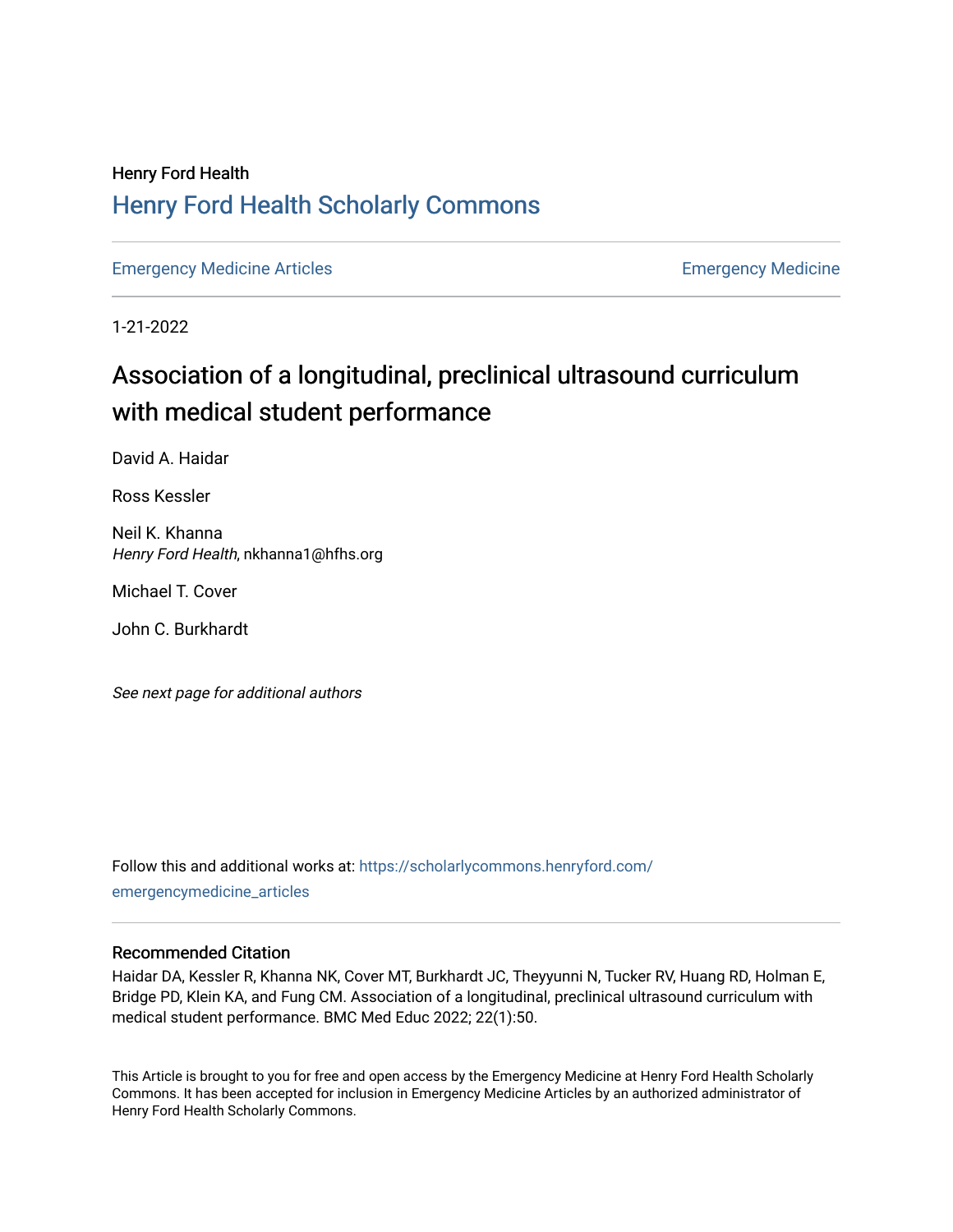## Authors

David A. Haidar, Ross Kessler, Neil K. Khanna, Michael T. Cover, John C. Burkhardt, Nik Theyyunni, Ryan V. Tucker, Rob D. Huang, Elizabeth Holman, Patrick D. Bridge, Katherine A. Klein, and Christopher M. Fung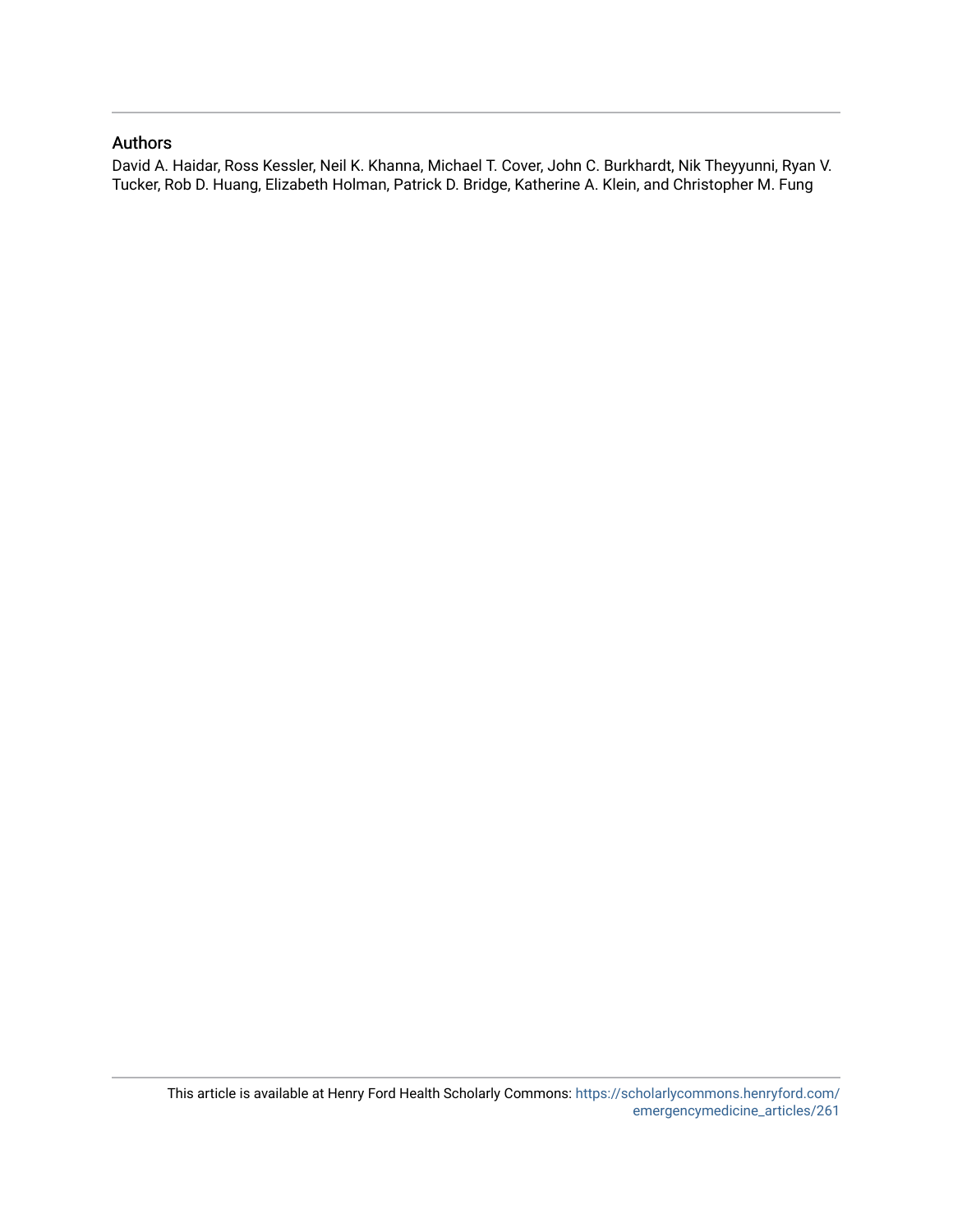## **RESEARCH**

## **Open Access**



# Association of a longitudinal, preclinical ultrasound curriculum with medical student performance

David A Haidar<sup>1</sup>, Ross Kessler<sup>2</sup>, Neil K Khanna<sup>3</sup>, Michael T Cover<sup>4</sup>, John C Burkhardt<sup>1,5</sup>, Nik Theyyunni<sup>1</sup>, Ryan V Tucker<sup>1</sup>, Rob D Huang<sup>1</sup>, Elizabeth Holman<sup>6</sup>, Patrick D Bridge<sup>6</sup>, Katherine A Klein<sup>7</sup> and Christopher M Fung1,8\*

## **Abstract**

**Introduction:** Point-of-care ultrasound (US) is used in clinical practice across many specialties. Ultrasound (US) curricula for medical students are increasingly common. Optimal timing, structure, and efect of ultrasound education during medical school remains poorly understood. This study aims to retrospectively determine the association between participation in a preclinical, longitudinal US curriculum and medical student academic performance.

**Methods:** All frst-year medical students at a medical school in the Midwest region of the United States were ofered a voluntary longitudinal US curriculum. Participants were selected by random lottery. The curriculum consisted of fve three-hour hands on-sessions with matching asynchronous content covering anatomy and pathologic fndings. Content was paired with organ system blocks in the standard frst year curriculum at our medical school. Exam scores between the participating and non-participating students were compared to evaluate the objective impact of US education on performance in an existing curriculum. We hypothesized that there would be an association between participation in the curriculum and improved medical student performance. Secondary outcomes included shelf exam scores for the surgery, internal medicine, neurology clerkships and USMLE Step 1. A multivariable linear regression model was used to evaluate the association of US curriculum participation with student performance. Scores were adjusted for age, gender, MCAT percentile, and science or engineering degree.

**Results:** 76 of 178 students applied to participate in the curriculum, of which 51 were accepted. US curriculum students were compared to non-participating students ( $n = 127$ ) from the same class. The US curriculum students performed better in cardiovascular anatomy (mean score 92.1 vs. 88.7,  $p = 0.048$  after adjustment for multiple comparisons). There were no signifcant diferences in cumulative cardiovascular exam scores, or in anatomy and cumulative exam scores for the gastroenterology and neurology blocks. The efect of US curriculum participation on cardiovascular anatomy scores was estimated to be an improvement of 3.48 points (95% CI 0.78-6.18). No signifcant diferences were observed for USMLE Step 1 or clerkship shelf exams. There were no signifcant diferences in either preclinical, clerkship or Step 1 score for the 25 students who applied and were not accepted and the 102 who did not apply.

\*Correspondence: chfung@med.umich.edu 8 Taubman Center, B1-380A 1500 E. Medical Center Dr., SPC 5305, 48109 Ann Arbor, USA, MI Full list of author information is available at the end of the article



© The Author(s) 2022. **Open Access** This article is licensed under a Creative Commons Attribution 4.0 International License, which permits use, sharing, adaptation, distribution and reproduction in any medium or format, as long as you give appropriate credit to the original author(s) and the source, provide a link to the Creative Commons licence, and indicate if changes were made. The images or other third party material in this article are included in the article's Creative Commons licence, unless indicated otherwise in a credit line to the material. If material is not included in the article's Creative Commons licence and your intended use is not permitted by statutory regulation or exceeds the permitted use, you will need to obtain permission directly from the copyright holder. To view a copy of this licence, visit [http://creativecommons.org/licenses/by/4.0/.](http://creativecommons.org/licenses/by/4.0/) The Creative Commons Public Domain Dedication waiver ([http://creativeco](http://creativecommons.org/publicdomain/zero/1.0/) [mmons.org/publicdomain/zero/1.0/](http://creativecommons.org/publicdomain/zero/1.0/)) applies to the data made available in this article, unless otherwise stated in a credit line to the data.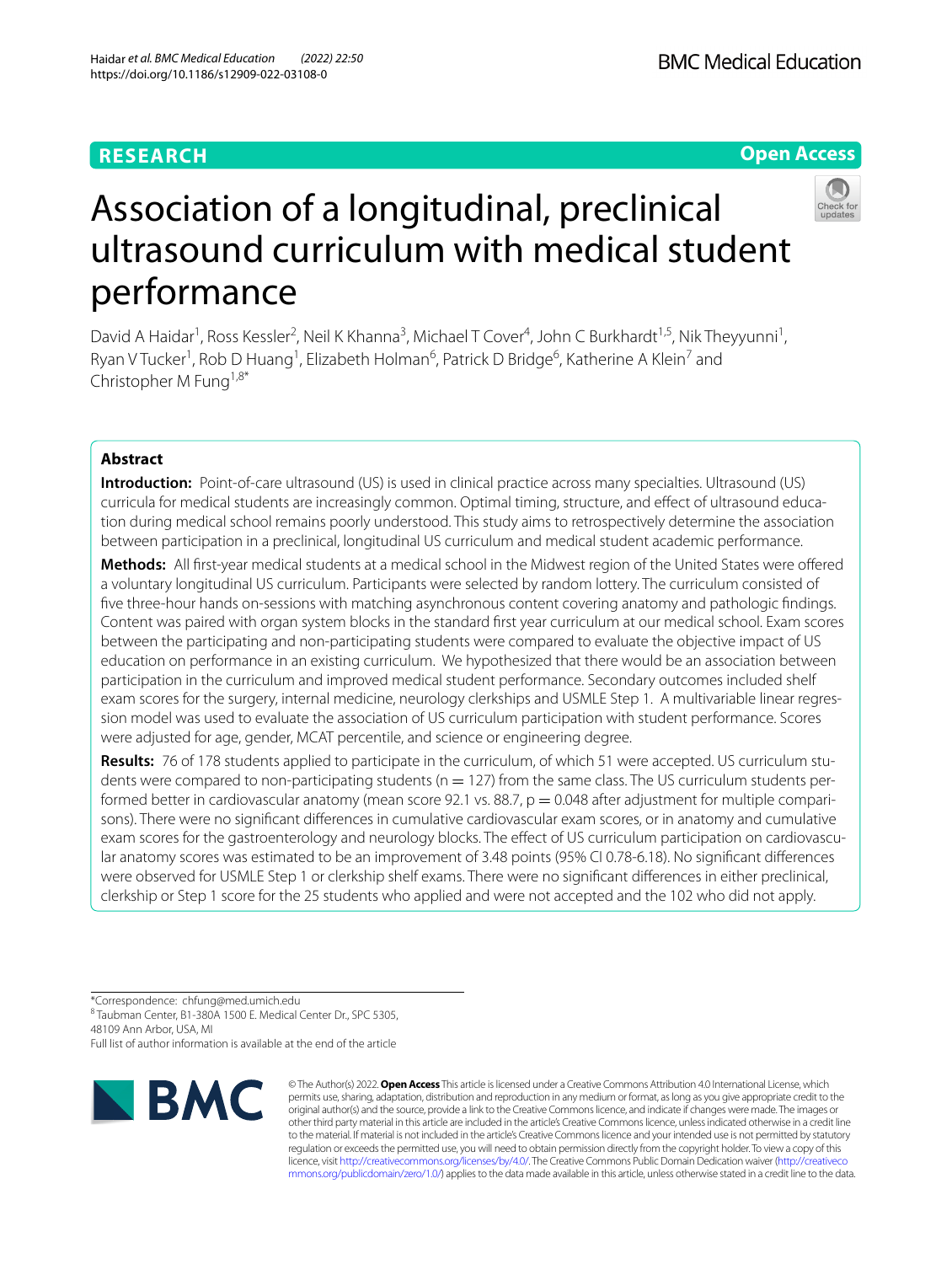**Conclusions:** Participation in a preclinical longitudinal US curriculum was associated with improved exam performance in cardiovascular anatomy but not examination of other cardiovascular system concepts. Neither anatomy or comprehensive exam scores for neurology and gastrointestinal organ system blocks were improved.

**Keywords:** Ultrasound, POCUS, Medical student, Step1, Anatomy, Grades

#### **Introduction**

#### **Background**

Point-of-care ultrasound (POCUS) is an integral component of patient care and an important aspect of resident education across a variety of specialties such as emergency medicine  $[1, 2]$  $[1, 2]$  $[1, 2]$ " internal medicine  $[3, 4]$  $[3, 4]$  $[3, 4]$  $[3, 4]$ , family medicine  $[5]$  $[5]$ , surgery  $[6]$  $[6]$ , and anesthesiology [[7](#page-10-4)]. POCUS curricula have been developed in medical schools across the country in recognition of the increasingly important role POCUS has across disciplines [[8–](#page-10-5)[11\]](#page-10-6). Undergraduate medical education (UME) POCUS curricula include one-day simulation labs, electives, longitudinal preclinical and clinical courses but these diferent approaches of POCUS education have had unclear association with medical student performance [[11–](#page-10-6)[13](#page-10-7)].

Students consider POCUS education to be an important part of their clinical education and future practice of medicine [\[14](#page-10-8)]. Trainees view POCUS education as valuable and provides them with more confdence in their diagnostic capabilities and ultrasound skills [[12](#page-10-9), [15](#page-10-10), [16\]](#page-10-11). POCUS education is associated with improved student attitude, confdence, and ability to perform physical exams and improved evaluation of these exam skills in Objective Standardized Clinical Examination (OSCE) scores [[17](#page-10-12)[–20](#page-10-13)]. POCUS education has also been associated with increased student confdence in performance of bedside procedures [\[19](#page-10-14), [21–](#page-10-15)[23\]](#page-10-16). Kondrashov et al. evaluated the impact of an US course on anatomy knowledge, however a pre- and post-test created specifcally for the course was used for assessment [\[24](#page-10-17)].

Overall, multiple studies have shown that student comprehension of anatomic concepts improve after completion of an US curriculum but have relied on student survey data as the method of assessment with limited longitudinal evaluation of student performance. A systematic and critical review published in 2017 reported that despite the growing support for POCUS education in UME, there is limited data to objectively express the impact of POCUS education on preclinical assessments and insufficient empirical evidence to substantiate claims of benefit  $[25]$  $[25]$  $[25]$ . This has led to calls for further evidence to defne the optimal timing and role for ultrasound in UME [[26\]](#page-10-19). Given the limited data, we sought to determine the efects of a longitudinal preclinical ultrasound (US) curriculum on medical student performance.

#### *Objectives*

Our primary objective was to evaluate the association of a pilot preclinical longitudinal US curriculum with medical student performance in the cardiovascular, gastrointestinal, and neurology preclinical courses; which were divided into the comprehensive and anatomy practical exam scores. Our secondary objectives were to evaluate impact on the internal medicine, neurology and surgery clinical clerkship shelf exams and the United States Medical Licensing Examination (USMLE) Step 1 exam. We hypothesized that participation in the US curriculum would be associated with improved performance in content areas (cardiovascular and gastrointestinal courses) with clear POCUS applications but not in other areas (neurology) where the POCUS curriculum was not as well matched to the course content.

#### **Methods**

#### **Study Design**

This study was determined to be exempt by our institution's IRB and was approved by the medical school's Office of Evaluation and Assessment. This study was as a retrospective cohort study conducted at a single medical school in the Midwest region of the United States. The outcomes of interest were medical student performance in preclinical and clinical courses as well as the USMLE Step 1. The primary exposure of interest was participation in an optional preclinical, longitudinal US curriculum that occurred during the students' frst year.

#### **Study setting and medical school curriculum**

Our institution's medical school has approximately 180 students per class. During this study, the preclinical curriculum was divided into blocks by organ system. The organ systems were divided into cardiovascular, pulmonary, renal, gastrointestinal, hematology/oncology, endocrine/reproduction, musculoskeletal, neurology, dermatology, psychiatry, and infectious diseases blocks. The preclinical curriculum is approximately 1.5 years with students learning normal anatomy, physiology, histology, embryology, pharmacology and pathophysiology within each block. The anatomy lab curriculum ran concurrently within these organ blocks. Students met for inperson cadaver lab sessions one to two times per week. Students began clinical rotations 1.5 years after matriculating to medical school. Core required clinical rotations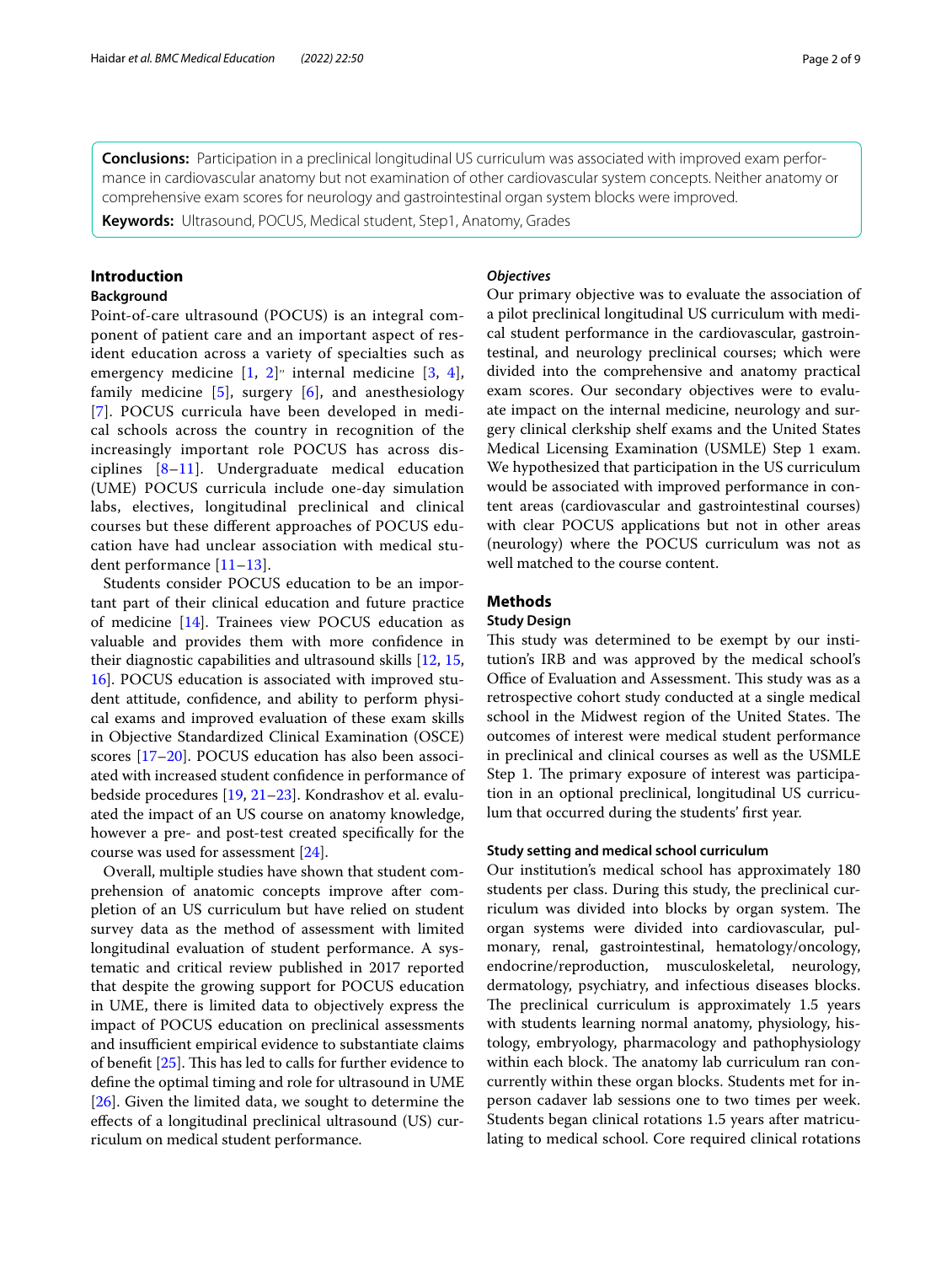included internal medicine, surgery, neurology, psychiatry, obstetrics/gynecology, pediatrics, and family medicine. USMLE Step 1 examination occurred at the end of their clinical rotations, which was generally 2.5 years into their training.

#### **Testing and evaluation**

During the preclinical curriculum, students were evaluated with weekly or biweekly online multiple-choice exams followed by an end of block online multiple-choice final exam. The periodic exams included two anatomy questions per exam, and the fnal exam had two questions per cadaver lab session per block. The final exam was also accompanied by an in-person anatomy practical for which students were required to identify structures in a write-in exam. The anatomy exam score for each block was derived from the in-person practical as the percentage of correct out of total questions. The comprehensive exam score for each block was the percentage correct of all other evaluations including periodic quizzes and fnal exam, excluding the anatomy practical. During clinical rotations, students are evaluated with standardized National Board of Medical Examiners (NBME) shelf exams with the exception of the neurology exam, which was an institutional exam developed by the neurology clerkship director.

#### **Selection of participants and predictor variables**

Shortly after matriculating, all students entering medical school in the fall of 2018 were ofered a voluntary longitudinal US curriculum that was paired with their organ system blocks. The optional curriculum was advertised via email to the entire class and two email reminders were also delivered. Students were not asked to specifcally decline the curriculum. Students applied for the curriculum and participants were selected by random lottery. Random selection was required because the maximum number of students was limited by physical space and number of instructors. The study flow diagram is detailed in Fig. [1.](#page-4-0) Students were considered using two different sets of categories. The primary set of comparisons was between students who participated and those that did not. The second set of comparisons, which was conducted as a supplemental analysis, was between three groups: accepted to the US curriculum, applied but not accepted, or did not apply. Acceptance into the program was randomly assigned from all applicants and does not represent selection based on merit. We conducted this second set of comparisons to control for students who might have shown more inherent interest in US and anatomy that might be associated with participation in the US program. For primary analyses age, gender, undergraduate degree, and Medical College Admission Test (MCAT)



<span id="page-4-0"></span>score percentile were also selected *a priori* as predictor variables.

#### **Ultrasound curriculum**

The selected students participated in five separate three hour hands-on sessions for a total of 15 h of in-person ultrasound education. Attendance by the selected students for all the sessions was mandatory. The five sessions were focused on head & neck, cardiovascular, abdominal, musculoskeletal, and procedural ultrasound. The sessions temporally aligned with the current block in their regular curriculum except for the procedural ultrasound session, which occurred during the students' neurology block. Topics covered during each session are detailed in Table S[1.](#page-9-2)

Each session was led by ultrasound trained faculty from the Departments of Emergency Medicine (EM) and Radiology with ultrasound trained residents and fellows also serving as small group instructors. Faculty from Radiology were board certifed radiologists. Faculty from EM were designated Clinical Ultrasound faculty by the department. Fellows were either board eligible radiologists training in a radiology subspecialty or board eligible emergency physicians in fellowship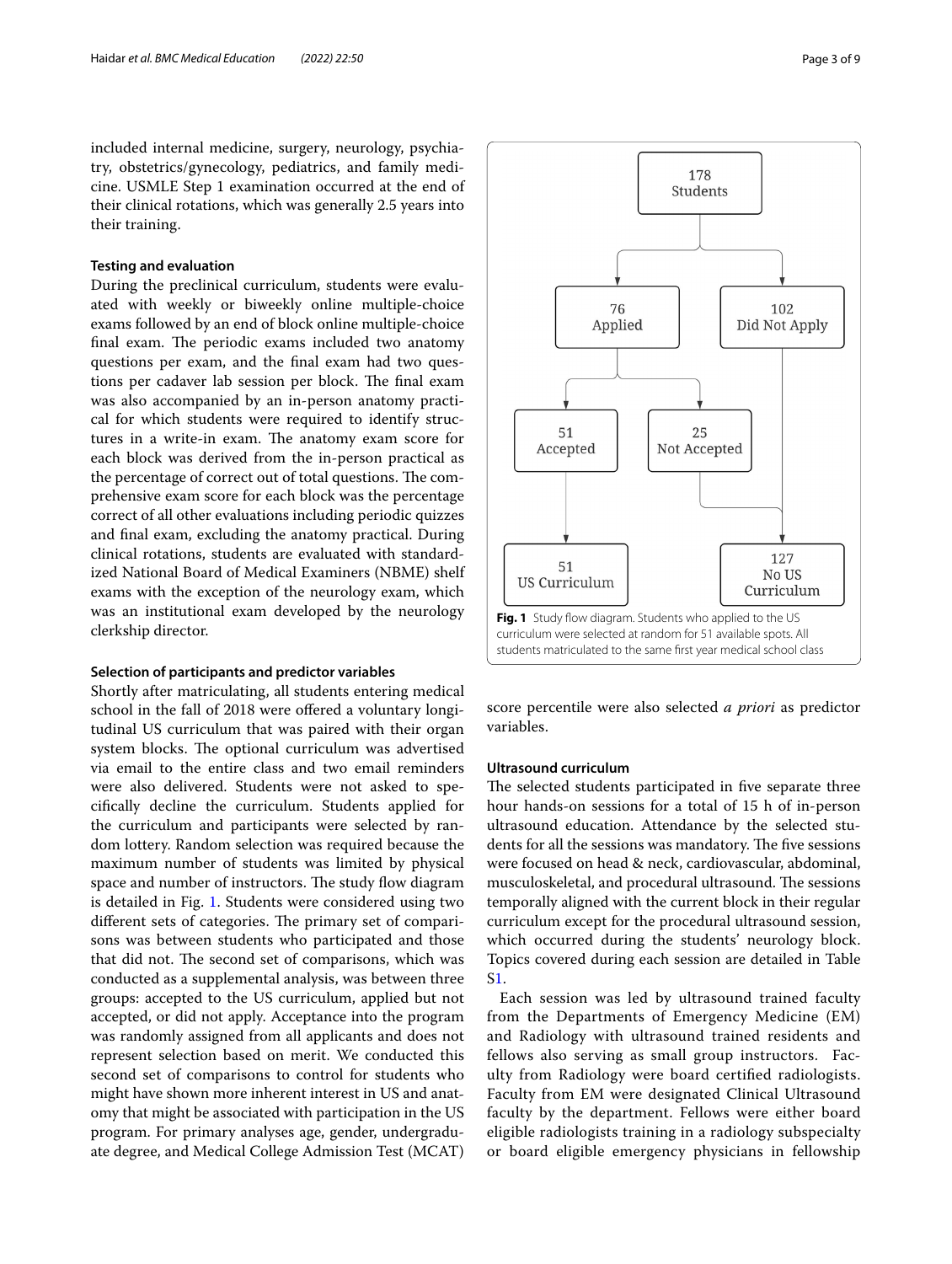for advanced emergency ultrasound. Residents leading small groups were senior EM residents participating in the advance ultrasound professional development track. Students performed instructor led practice scans on each other or paid models. Prior to the session, students were sent instructional videos detailing image acquisition and a review of anatomy using ultrasound images. The instructional videos were created by senior medical students with supervision by ultrasound trained faculty and each was less than 10 min in length. During the procedural ultrasound session, they practiced basic bedside procedures such as central and peripheral intravenous line placement on simulators. Students were divided into groups of up to 5 students per instructor for the hands-on practice. For each session, the videos and small groups covered the topics listed in Table S[1](#page-9-2). Small group instructors provided bedside teaching including guidance on anatomy, external landmarks, machine use, image acquisition technique, and clinical relevance of ultrasound fndings.

#### **Selection of preclinical and clinical block outcomes**

Cardiovascular (CV), gastrointestinal (GI) and neurology block outcomes were selected from the preclinical curriculum. CV and GI blocks were matched to ultrasound curriculum hands-on sessions. The neurology block was not matched to an ultrasound session and served as a control. The musculoskeletal block was not included due to limited content overlap with the ultrasound session. We considered preclinical performance to be the primary outcome and within each block we analyzed cumulative block grades and separate anatomy grades. Secondary outcomes included shelf exam scores from the internal medicine, surgery, and neurology clerkships as well as USMLE Step 1 score. These clerkship exams were selected for overlap in content areas with the selected preclinical blocks. Other clinical and preclinical blocks were not selected because they were not matched in content to an ultrasound curriculum session and to limit multiple hypothesis testing.

#### **Statistical Analysis**

Descriptive statistics were performed on all predictor and outcome variables. Continuous variables were described by means with standard deviations and evaluation for statistically signifcant diferences by group using two sample t-tests or one-way analysis of variance for the supplemental three-group comparison. Categorical variables were described by counts with percentages and compared using the chi squared test. Multivariable linear regression was used to determine the association of participation in the US curriculum with preclinical exam scores after adjustment for MCAT percentile, undergraduate science or engineering major, age and gender of the student. Bonferroni correction was used to adjust p-values for six comparisons in the analysis of preclinical exam scores. All statistical analyses were performed in RStudio version 1.2.5 (RStudio, Boston, MA) with R version 3.6.2 (The R Foundation, Vienna, Austria).

#### **Results**

#### **Student characteristics**

One hundred and seventy-eight medical students in the class were studied. Seventy-six (43%) applied for the longitudinal US curriculum and of these, ffty-one (29%) were accepted. These groups are enumerated in the study flow diagram (Fig. [1\)](#page-4-0). There were no statistically significant diferences between students who participated in the US curriculum and those that did not for age, gender, science or engineering undergraduate degree or MCAT percentile (Table [1\)](#page-5-0). There were also no significant differences when these characteristics were compared with those students that applied but were not accepted as a separate group (Table [S2](#page-9-2)).

#### **Preclinical organ block performance**

Students who participated in the US curriculum had a higher mean score for the CV anatomy Sect. (92.1 v 88.7,  $p = 0.008$ ) (Table [2\)](#page-6-0). However, this difference was not seen in the cumulative CV scores. There were no signifcant diferences in either anatomy or cumulative exam scores in the GI and neurology blocks. After correction for multiple comparisons, the diference in mean

#### <span id="page-5-0"></span>**Table 1** Student Characteristics

|                                         | <b>US Curriculum</b> | <b>No US Curriculum</b> | p-value |  |
|-----------------------------------------|----------------------|-------------------------|---------|--|
|                                         |                      |                         |         |  |
| Number of students, n (%)               | 51 (28.7%)           | 127 (71.3%)             |         |  |
| Age, mean years (SD)                    | 24.9(2.1)            | 25(2.1)                 | 0.696   |  |
| Female, n (%)                           | 23 (45.1%)           | 74 (58.3%)              | 0.153   |  |
| Science or engineering degree, n (%)    | 33 (64.7%)           | 14 (59.1%)              | 0.597   |  |
| MCAT percentile, mean (SD) <sup>a</sup> | 91(9.3)              | 89.5 (10.5)             | 0.371   |  |

<sup>a</sup> 3 students in the cohort did not have MCAT scores available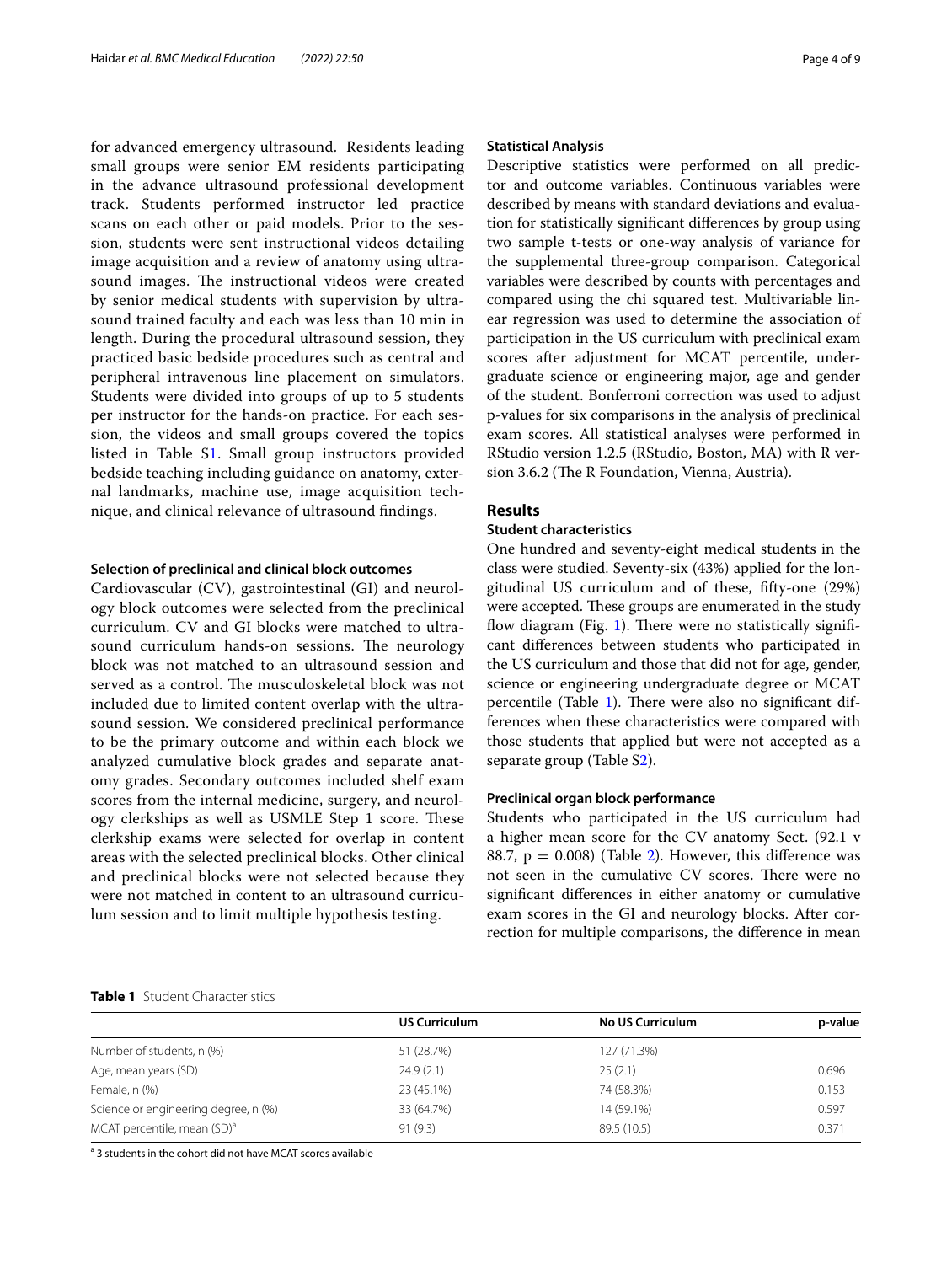<span id="page-6-0"></span>

| Organ system block, mean score (SD)      | <b>US Curriculum</b> | <b>No US Curriculum</b> | Difference in means <sup>c</sup> (95%)<br>CI) |
|------------------------------------------|----------------------|-------------------------|-----------------------------------------------|
| Cardiovascular - Anatomy                 | 92.1(7.3)            | 88.5(8.3)               | $3.4(0.9 - 6.2)^{\%}$                         |
| Cardiovascular - Cumulative <sup>a</sup> | 90.5(4.8)            | 90.3(5.3)               | $0.2$ ( $-1.5 - 1.9$ )                        |
| Gastrointestinal - Anatomy               | 84.6 (6.8)           | 83.5 (8.9)              | $0.8(-1.6 - 3.9)$                             |
| Gastrointestinal - Cumulative            | 87.0(5.1)            | 86.6(5.7)               | $0.2$ ( $-1.4 - 2.2$ )                        |
| Neurological - Anatomy                   | 81.7(8.9)            | 81.5(8.8)               | $0.2$ (-2.7 - 3.1)                            |
| Neurological - Cumulative <sup>b</sup>   | 82.8(5.3)            | 83.0(5.1)               | $-0.2$ ( $-1.9 - 1.5$ )                       |

 $\%$  p-value = 0.008 (0.048 after correction for six comparisons)

<sup>a</sup> 1 zero score was reported in the Cardiovascular - Cumulative Exam in the No US Curriculum group and excluded

<sup>b</sup> 1 zero score was reported in the Neurological - Cumulative Exam in the No US Curriculum group and excluded

<sup>c</sup> No US Curriculum is the reference group for difference in means

CV anatomy scores remained statistically significant ( $p =$ 0.048). When students that applied but were not accepted were treated as a third separate group, students who participated in the US curriculum continued to have a higher mean score for  $CV$  anatomy (Table  $S3$ ). The association between participation in the US curriculum and CV exam scores was estimated using multivariable linear regression with student age, gender, science or engineering degree status, and MCAT percentile as *a priori* selected covariates (Fig. [2](#page-7-0)). Participation in the US curriculum resulted in a signifcant increase in predicted CV anatomy scores (3.48 points, 95% CI 0.78 - 6.18). Other covariates were not associated with a signifcant efect. For the CV cumulative score, participation did not result in a signifcant efect although MCAT percentile did predict better performance (0.15 CV cumulative score points per MCAT percentile point, 95% CI 0.08 - 0.23). When students who applied but were not accepted were treated as a separate group in this model (Fig.  $S1$ ), participation in the US curriculum also predicted higher CV anatomy scores with a similar magnitude (3.18 points, 95% CI 0.38 - 5.98). There was also no difference in CV cumulative scores with unaccepted students as a separate group and MCAT percentile remained predictive of higher CV cumulative score in this model (Fig. S[2\)](#page-9-4).

### **Clinical clerkship shelf exam and USMLE Step 1 performance**

Clerkship and USMLE Step 1 scores are detailed Table [3](#page-9-5). Students who participated in the US curriculum did not score signifcantly higher in shelf exams for internal medicine, surgery and neurology. Mean surgery shelf exam scores were higher (77.3 vs. 74.6) for students who participated in the US curriculum although this diference did not reach statistical significance ( $p = 0.051$ ). Students who participated in the US curriculum also had a mean USMLE Step 1 score that was higher (241.9 vs. 237.3)

than students who did not participate in the US curriculum, but this diference was also not statistically signifcant ( $p = 0.081$ ).

#### **Discussion**

Medical students who participated in the longitudinal US curriculum did not have improved preclinical exam scores in gastrointestinal or neurology preclinical blocks. Within the cardiovascular block, medical students who participated in the US curriculum had improved performance on the anatomy practical. This supports our hypothesis that an US curriculum would be associated with improved performance in blocks where the US application was more closely linked to anatomy; as in the link between echocardiography and cardiac anatomy. Thus, the US curriculum as a supplement to the cardiovascular block may have reinforced the information and improved exam scores. We did not expect the US curriculum to impact neurology scores since there were no US curriculum sessions were dedicated to neurological anatomy. The head and neck session did not cover brain, spine or other neuroanatomy. Contrary to our hypothesis, there were no signifcant diferences in GI anatomy exam scores between US curriculum groups. Given the relatively common application of ultrasound to hepatobiliary disease, we expected improvement in GI anatomy exam scores for students that participated in the US curriculum. However, the GI block content and anatomy exam focused primarily on luminal structures, thus limiting anatomic relevance of common US applications for this block.

There were no statistically significant differences in surgery, internal medicine or neurology shelf exam scores as a result of participation in the US curriculum. On the surgery shelf exam, students who participated in the US curriculum scored better but this diference did not reach statistical significance (77.3 vs. 74.6,  $p = 0.051$ ). Our US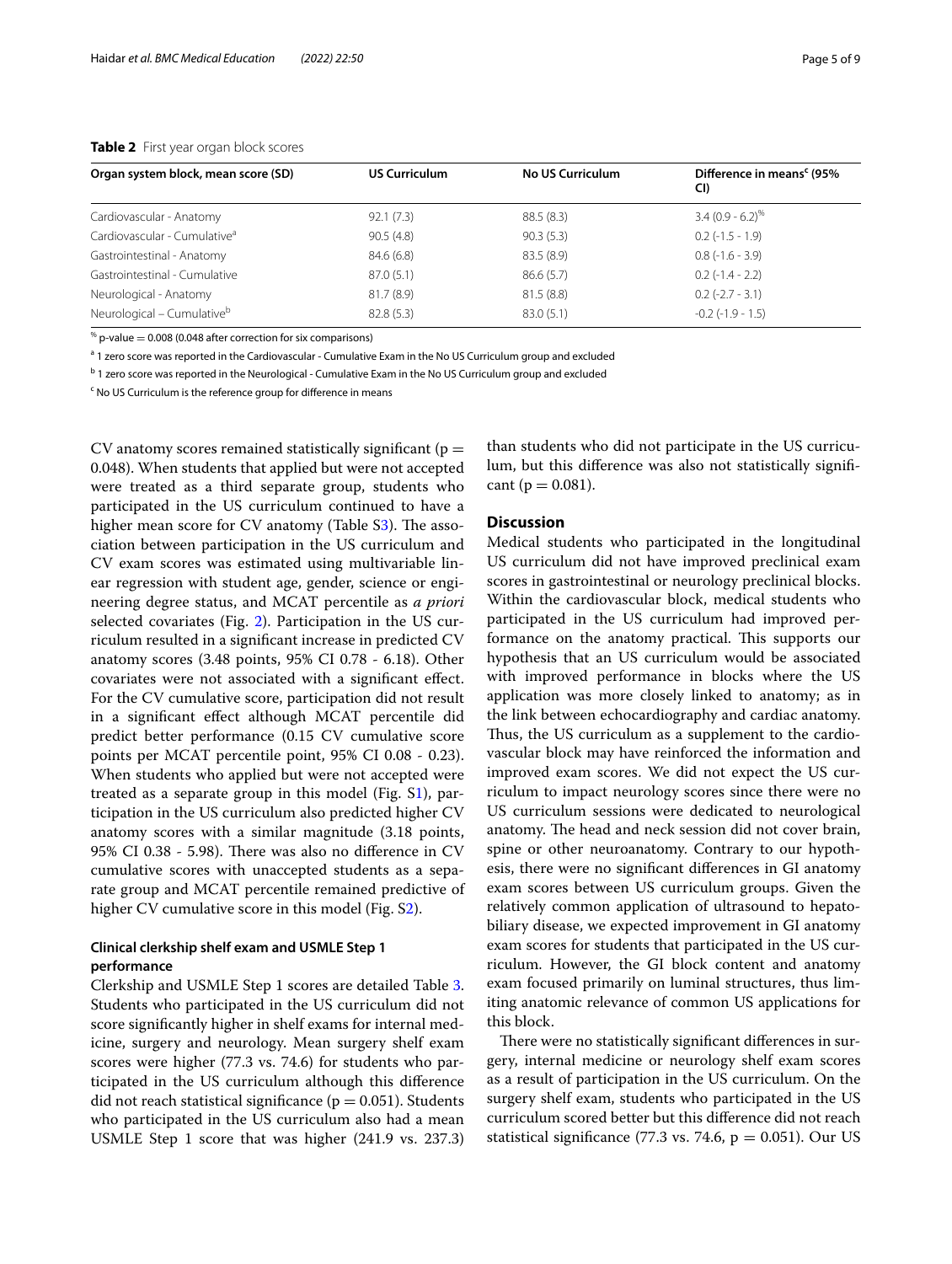curriculum covered the FAST exam extensively, which provides a practical overview of abdominal anatomy. This correlation could have led to these improved exam scores, as Blackstock et al. previously demonstrated that a dedicated US curriculum led to a better understanding of the focused assessment with sonography in trauma (FAST) [\[9](#page-10-20)].

There were also no statistically significant differences in USMLE Step 1 scores associated with participation in the US curriculum (mean 241.9 for those students in the US curriculum vs. 237.3 for students not in the curriculum,  $p = 0.081$ ). Liu et al. also reported finding no difference associated with participation in the US curriculum for USMLE Step 1 [\[27](#page-10-21)]. Contrary to our results, Liu et al. found no diference in anatomy exam scores, but did fnd an association with improved assessment of physical examination skills  $[27]$ . There are several key differences between our study and Liu et al. First, our study examined individual organ block performance rather than anatomy or physiology across multiple organ systems, likely leading to a specifc association between the US curriculum and performance. We also evaluated all students as a cohort from a single medical school class rather than small samples from two classes (51 students in the US curriculum in one year vs. 34 total over two years). Indeed, Liu et al. reported heterogeneity in their results across years including anatomy performance which was signifcantly improved by the US curriculum in one year but not the other. Exams at our institution were considered summative rather than formative which may also have increased individual student motivation to maximize exam performance. Finally, while a common method of assessment, standardized exam scores have been shown to correlate poorly with clinical performance [\[28\]](#page-10-22) and thus are likely to be limited as a marker of learning success from an US curriculum. Future studies should consider other markers of learning success such as student evaluations in clerkships with signifcant POCUS use such as emergency medicine, anesthesia and critical care.

#### **Limitations**

Our study was limited in size to a single medical school class entering in the Fall of 2018. Thus, preclinical and clinical performance may have been afected by class

specifc efects. However, this may also have the efect of limiting heterogeneity from other curriculum and evaluation changes that occur year-to-year. Selection bias may also have impacted our results, as we relied on volunteers to sign up for the ultrasound curriculum. This could lead to a self-selecting population of anatomy-savvy students or higher performing students signing up for this course. However, when comparing students that volunteered for the US curriculum but were not accepted, students that participated in the curriculum continued to outperform both those that did not apply and those that were not selected in CV anatomy (Figure S[1\)](#page-9-3). We were not able to provide the US curriculum to all students who applied due to limitations on physical space, equipment and instructors. These resource limitations necessitated random selection of students from the pool that applied.

Our US curriculum included an additional 15 h of structured instruction time but students that did not participate in the US curriculum were not required to attend other structured coursework during this time. This may confound interpretation of our results as some students may have used this additional time for independent study or non-academic activities. Furthermore, students participated in the US curriculum only during their frst year and the efect of the US curriculum may wane over subsequent years.

Our study's generalizability and reliability is subject to some of the same issues as many single-site interventions. While our institution's medical school uses standardized, best practices based assessments of medical students this is not universal. Specifc organ block preclinical exams covering anatomy, physiology and pathophysiology may difer across institutions and by year within institutions. Additionally, our neurology shelf exam is not a nationally standardized exam. Our US curriculum was primarily taught by instructors from the Departments of Emergency Medicine and Radiology leading to a focus on application of ultrasound specifc to these two specialties. This may limit the applicability of our results to institutions with similar instructors. Despite these limitations, to our knowledge, this is the frst study to evaluate the infuence of a longitudinal US curriculum on medical student performance on individual preclinical and clinical courses as well as USMLE Step 1.

(See fgure on next page.)

<span id="page-7-0"></span>Fig. 2 A Forest plot for estimate of effect on cardiovascular anatomy score. The estimate effect for each variable is plotted in the middle column. The square represents the point estimate of efect and error bars are the 95% confdence interval. Higher estimate indicates higher score on the cardiovascular anatomy exam. Estimate for age is per year and estimate for MCAT percentile is per percentile point. Three students did not have MCAT scores available and these observations were subject to listwise deletion. MCAT = Medical College Admission Test. **B** Forest plot for estimate of efect on cardiovascular cumulative score. The estimate efect for each variable is plotted in the middle column. The square represents the point estimate of efect and error bars are the 95% confdence interval. Higher estimate indicates higher score on the cardiovascular cumulative exam. Estimate for age is per year and estimate for MCAT percentile is per percentile point. Three students did not have MCAT score available and one student received a zero score on this exam. These observations were subject to listwise deletion. MCAT = Medical College Admission Test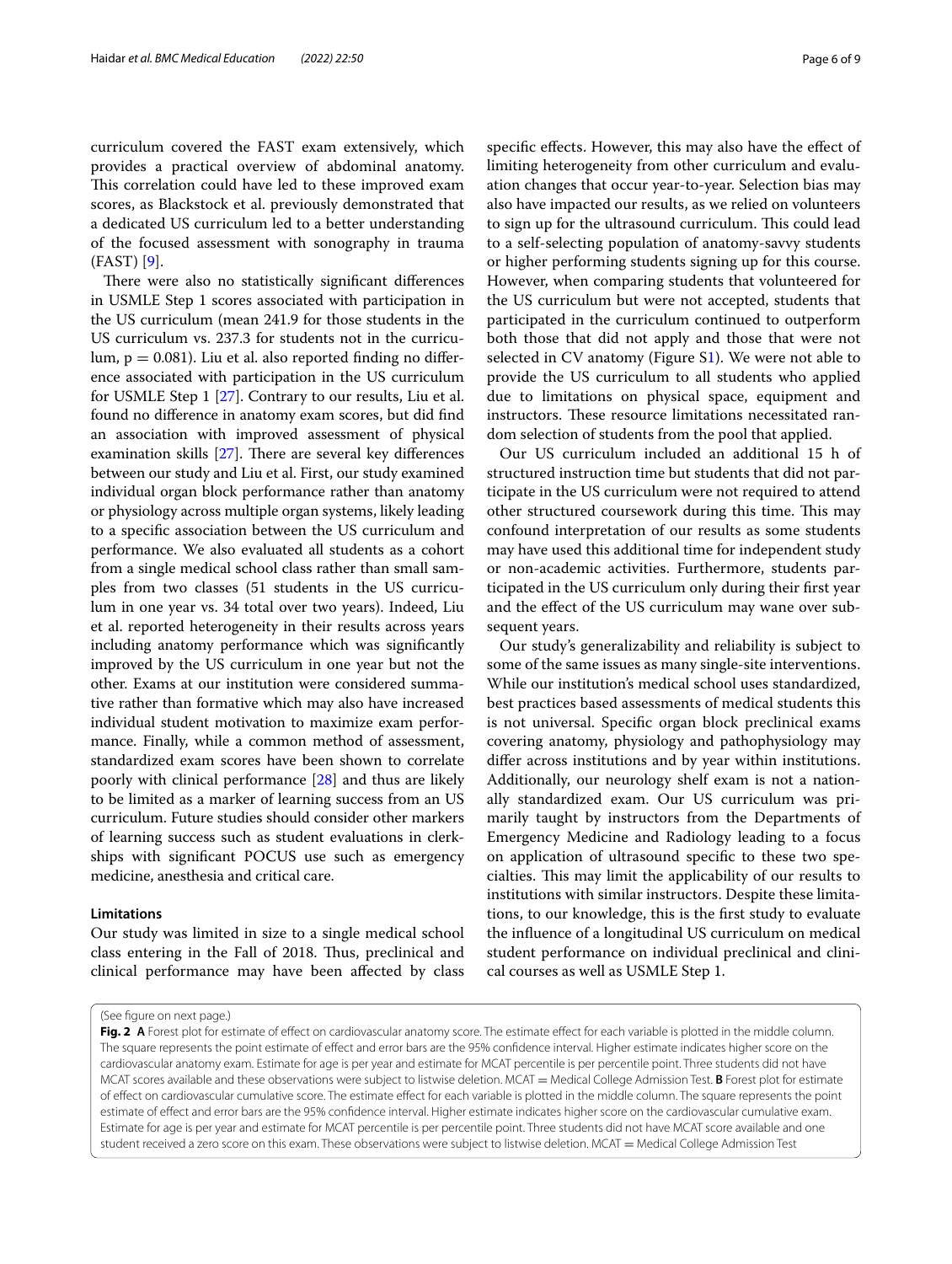| Variable                             |                  | N   | <b>Estimate</b>              |                              | p    |
|--------------------------------------|------------------|-----|------------------------------|------------------------------|------|
| <b>Ultrasound Curriculum Group</b>   | No US Curriculum | 124 | $\mathbf{I}$<br>$\mathbf{I}$ | Reference                    |      |
|                                      | US Curriculum    | 51  |                              | 3.48 (0.78, 6.18)            | 0.01 |
| Age                                  |                  | 175 |                              | $-0.02$ ( $-0.64$ , $0.60$ ) | 0.95 |
| <b>MCAT Percentile</b>               |                  | 175 |                              | $-0.04$ ( $-0.16$ , 0.09)    | 0.56 |
| Gender                               | $\mathsf F$      | 97  |                              | Reference                    |      |
|                                      | M                | 78  |                              | $0.40 (-2.18, 2.97)$         | 0.76 |
| <b>Science or Engineering Degree</b> | $\mathsf{N}$     | 68  |                              | Reference                    |      |
|                                      | Y                | 107 |                              | $-0.26$ ( $-2.97$ , 2.46)    | 0.85 |

B

| Variable |                                       |                      | N   | <b>Estimate</b> |                           | p       |
|----------|---------------------------------------|----------------------|-----|-----------------|---------------------------|---------|
|          | <b>Ultrasound Curriculum Group</b>    | No US Curriculum     | 123 |                 | Reference                 |         |
|          |                                       | <b>US Curriculum</b> | 51  |                 | $-0.09$ ( $-1.69$ , 1.52) | 0.9     |
| Age      |                                       |                      | 174 |                 | $-0.03$ ( $-0.40$ , 0.33) | 0.9     |
|          | <b>MCAT Percentile</b>                |                      | 174 |                 | 0.15(0.08, 0.23)          | < 0.001 |
| Gender   |                                       | F                    | 96  |                 | Reference                 |         |
|          |                                       | M                    | 78  |                 | $0.80 (-0.73, 2.33)$      | 0.3     |
|          | <b>Science or Engineering Degree</b>  | ${\sf N}$            | 68  |                 | Reference                 |         |
|          |                                       | Y                    | 106 |                 | $1.22(-0.39, 2.84)$       | 0.1     |
|          | Fig. 2 (See legend on previous page.) |                      |     | $-1$ 0 1 2      |                           |         |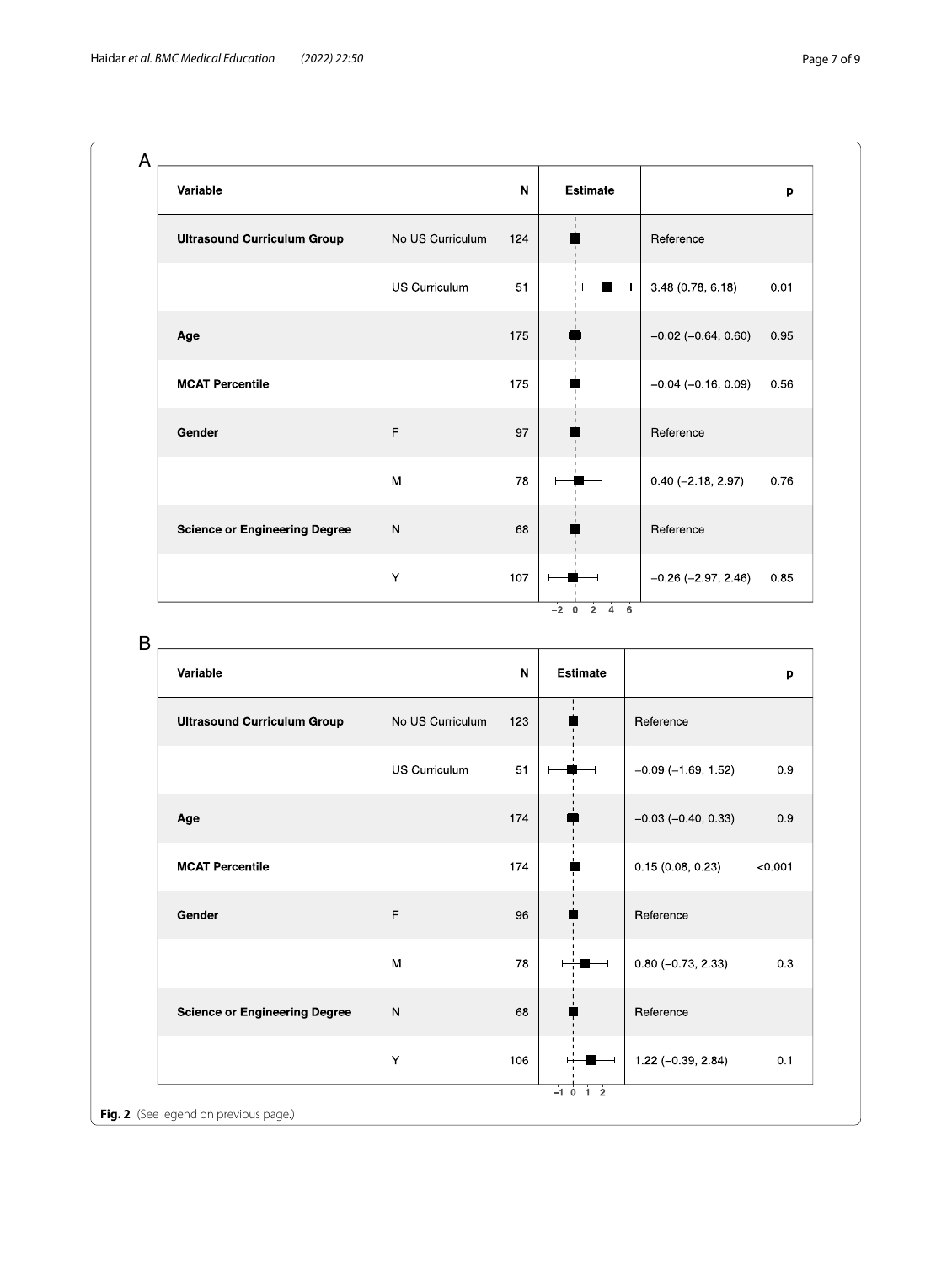#### <span id="page-9-5"></span>**Table 3** Clerkship shelf scores and USMLE Step 1

|                                                            | <b>US Curriculum</b> | <b>No US Curriculum</b> | p-value |
|------------------------------------------------------------|----------------------|-------------------------|---------|
| USMLE Step 1, mean score (SD) <sup>a</sup>                 | 241.9 (13.5)         | 237.2 (17.1)            | 0.081   |
| Internal medicine shelf exam, mean score (SD) <sup>b</sup> | 76.9(7.7)            | 75.1(9.3)               | 0.360   |
| Neurology shelf exam, mean score (SD) <sup>c</sup>         | 87.1(6.0)            | 86.4(6.5)               | 0.212   |
| Surgery shelf exam, mean score (SD) <sup>d</sup>           | 77.3(7.0)            | 74.6 (8.5)              | 0.051   |

<sup>a</sup> 7 students in the cohort did not have USMLE Step 1 scores available

<sup>b</sup> 3 students did not have internal medicine shelf exam scores available

<sup>c</sup> 2 students did not have neurology shelf exam scores available

<sup>d</sup> 2 students did not have surgery shelf exam scores available

#### **Conclusions**

Participation in a preclinical longitudinal US curriculum was associated with improved exam performance in cardiovascular anatomy but not the exam score for a comprehensive exam of other cardiovascular system concepts. Neither anatomy or comprehensive exam scores for neurology and gastrointestinal organ system blocks were improved. Future studies can further evaluate this association with a more expansive curriculum to include renal, musculoskeletal, and obstetric ultrasound and its association with the corresponding preclinical and clinical courses. Additionally, prospective data collection for US curriculum specifc efects or use of a control intervention may be required to further elucidate the impact of preclinical US curricula. While further studies across multiple institutions and medical school classes is required, implementation of a dedicated US curriculum early in medical training may improve performance in subsequent preclinical and clinical coursework.

#### **Supplementary Information**

The online version contains supplementary material available at [https://doi.](https://doi.org/10.1186/s12909-022-03108-0) [org/10.1186/s12909-022-03108-0](https://doi.org/10.1186/s12909-022-03108-0).

<span id="page-9-4"></span><span id="page-9-3"></span><span id="page-9-2"></span>

| Additional file 1.        |  |  |
|---------------------------|--|--|
| <b>Additional file 2.</b> |  |  |
| <b>Additional file 3.</b> |  |  |

#### **Acknowledgements**

The authors acknowledge and thank the many Emergency Medicine and Radiology residents and fellows who assisted in the hands-on sessions during this pilot ultrasound curriculum.

#### **Priorpresentations**

Components of this work have previously been presented at SAEMMidwest Regional in 2019 and were presented at SAEM 2021.

#### **Authors' contributions**

CF, RK and NK initially proposed the concept and goals of this study. JB and PB also assisted with study design. IRB approval was obtained by NK and CF. Data collection and deidentifcation was performed by EH and PB. RK, KK, and MC organized and administered the ultrasound curriculum. NT, RT and RH served as instructors during the ultrasound curriculum. CF was the primary statistician. DH and CF drafted the manuscript and prepared the tables and figures. All

listed authors contributed substantially to the editing of the manuscript and conduct of this study. The author(s) read and approved the fnal manuscript.

#### **Funding**

CF has received research support unrelated to this work from the National Heart, Lung, and Blood Institute (1K12HL133304). No authors have reported other relevant funding disclosures.

#### **Availability of data and materials**

The data supporting the conclusions of this study are not available to maintain the privacy of student education records.

#### **Declarations**

#### **Ethics approval and consent to participate**

This study was determined to be exempt by our institution's IRB and was approved by the medical school's Office of Evaluation and Assessment. Study participants were not consented participate because this study was deemed to be secondary use of data collected for other educational purposes.

#### **Consent for publication**

No applicable.

#### **Competing interests**

All authors report no competing interests.

#### **Author details**

<sup>1</sup> Department of Emergency Medicine, University of Michigan, Ann Arbor, Michigan, USA. <sup>2</sup> Department of Emergency Medicine, University of Washington, Seattle, Washington, USA.<sup>3</sup> Department of Emergency Medicine, Henry Ford Health System, Detroit, Michigan, USA. <sup>4</sup> Department of Emergency Medicine, University Hospitals, Cleveland, Ohio, USA.<sup>5</sup> Department of Learning Health Sciences, University of Michigan, Ann Arbor, Michigan, USA. <sup>6</sup>Office of Evaluation and Assessment, University of Michigan Medical School, Ann Arbor, Michigan, USA.<sup>7</sup> Department of Radiology, University of Michigan, Ann Arbor, Michigan, USA. <sup>8</sup>Taubman Center, B1-380A 1500 E. Medical Center Dr., SPC 5305, 48109 Ann Arbor, USA, MI.

Received: 15 July 2021 Accepted: 6 January 2022 Published online: 21 January 2022

#### **References**

- <span id="page-9-0"></span>1. Bucher JT, Bryczkowski C, Wei G, Riggs RL, Kotwal A, Sumner B, et al. Procedure rates performed by emergency medicine residents: a retrospective review. Int J Emerg Med. 2018;11(1). [cited 2021 Mar 20] Available from: <https://pubmed.ncbi.nlm.nih.gov/29445882/>
- <span id="page-9-1"></span>2. Stolz LA, Stolz U, Fields JM, Saul T, Secko M, Flannigan MJ, et al. Emergency Medicine Resident Assessment of the Emergency Ultrasound Milestones and Current Training Recommendations. Acad Emerg Med. 2017;24(3):353–61. [cited 2021 Mar 21] Available from: [https://pubmed.](https://pubmed.ncbi.nlm.nih.gov/27739636/) [ncbi.nlm.nih.gov/27739636/](https://pubmed.ncbi.nlm.nih.gov/27739636/)